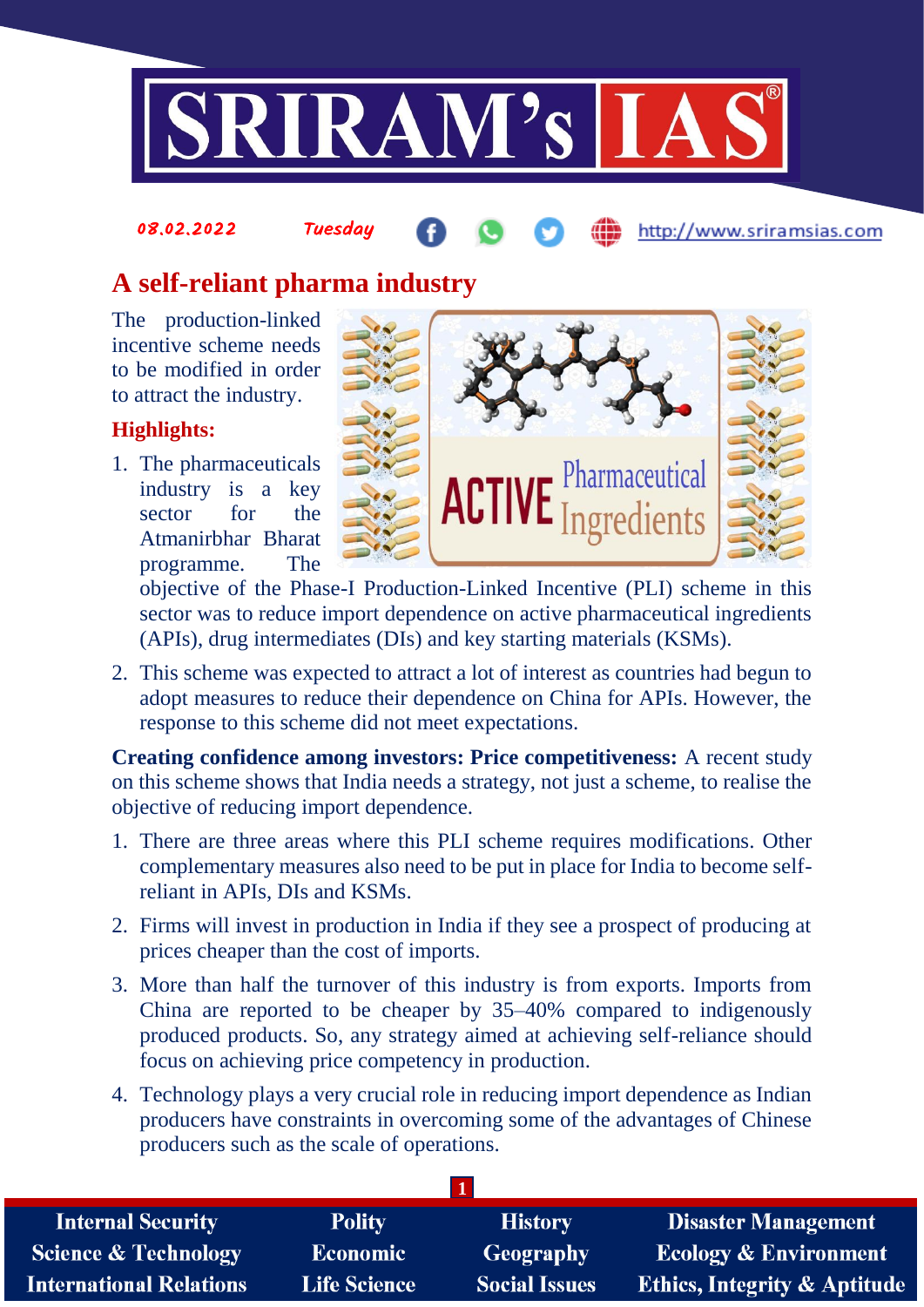

# 5. Without appropriate technology, APIs/DIs/KSMs manufacturers in India will not be in a position to beat their Chinese counterparts in pricing. This PLI

6. Two, this scheme also insists on new manufacturing facilities, which doesn't make business sense for firms that have idle capacities. Many firms used to produce these products and have wound up production as cheaper imports began to flow from China. Permission to utilise existing but inoperational or

facilities underutilised for production would have elicited a better response.

**Tuesdau** 

scheme doesn't have a technology component.

08.02.2022

7. Three, the history of the development of the indigenous pharmaceutical industry in India shows the significance of an industrial policy that is in tandem with trade and science and technology policies. This **PLI** scheme remains a standalone measure: it is not connected to other relevant policy measures.



# CATEGORIES THAT WILL BE COVERED UNDER THE SCHEME

#### CATEGORY<sub>1</sub>

- Biopharmaceuticals
- Complex generic drugs
- Patented drugs or drugs ne aring patent expiry
- " Cell based or gene therapy products
- Orphandrugs
- Special empty capsules
- Complex excipients



#### CATEGORY<sub>2</sub>

Active Pharma Ingredients (APIs) /Key Starting Materials (KSMs) and /Drug Intermediaries (DIs)

 $\overline{2}$ 

#### **CATEGORY3**

- Repurposed drugs
- Auto-immune drugs, anticancer drugs, anti-diabetic drugs, anti-infective drugs, cardiovascular drugs, psychotropic drugs and anti-retroviral drugs
- In-vitro Diagnostic Devices (IVDs)
- Phytopharm aceuticals
- Other drugs not manufactured in India
- Other drugs as approved

**Internal Security Science & Technology International Relations** 

**Polity Economic Life Science** 

**History Geography Social Issues** 

**Disaster Management Ecology & Environment Ethics, Integrity & Aptitude** 

http://www.sriramsias.com